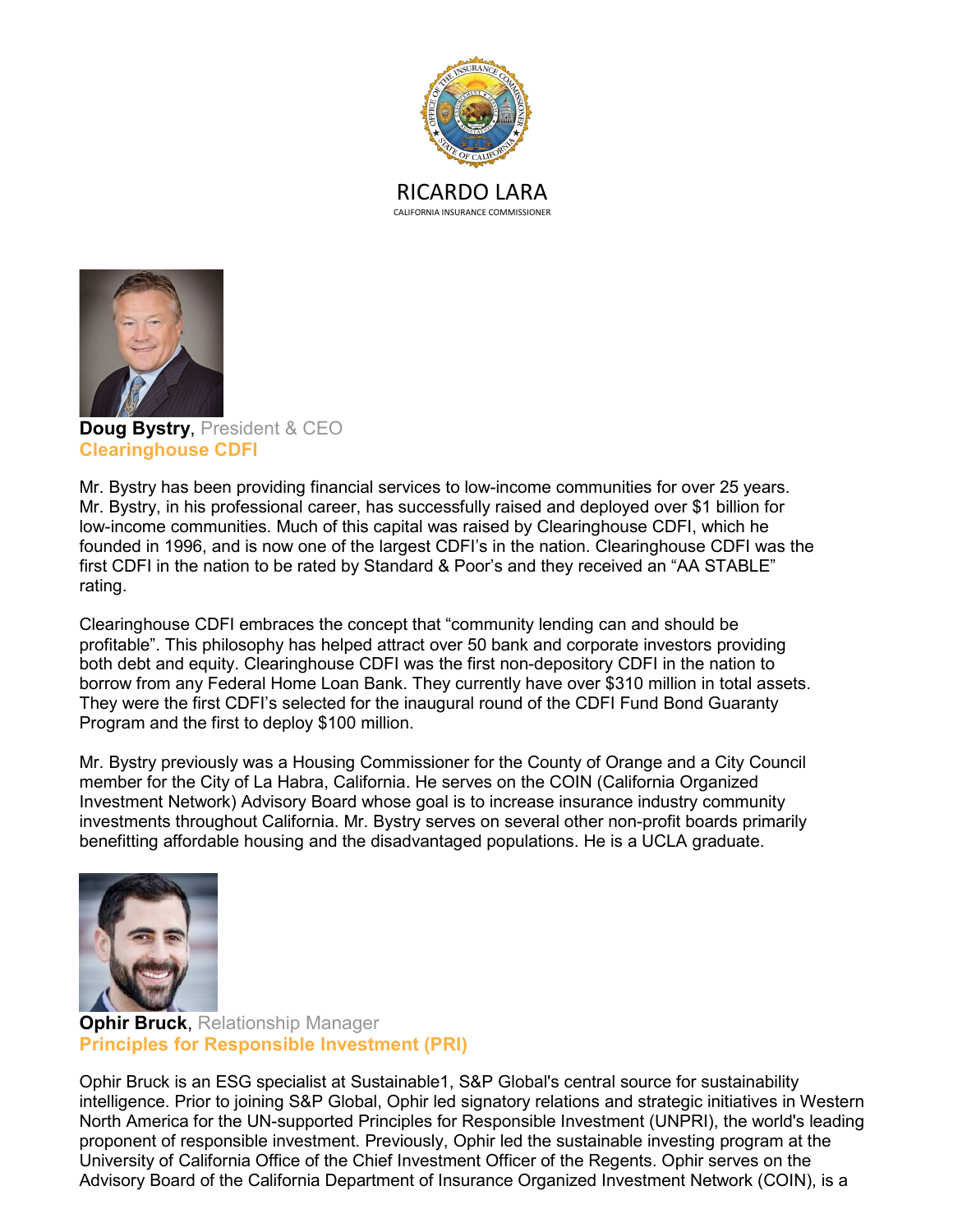

Council on Foreign Relations Term Member and was named among the Top 100 Global Influencers in Finance by Refinitiv in 2019. He holds a BS in Society and Environment from the University of California, Berkeley and is a Sustainability Accounting Standards Board FSA Credential-holder.



**Stephanie Chan**, Chief Investment Officer **State Compensation Insurance Fund (SCIF)**

Stephanie Chan is Chief Investment Officer at the State Compensation Insurance Fund (SCIF) where she is responsible for managing SCIF's \$20 billion investment portfolio as well as the Treasury and Investment operations. In 2019, she received her credential as a Chartered Financial Analyst, the highest distinction in the investment management profession. Prior to working at SCIF, Chan had several years of public accounting and auditing experience working at the California Bureau of State Audits as Senior Auditor. Chan joins the COIN Advisory Board as an insurance investment executive.



**Rudy Espinoza**, Executive Director **Inclusive Action for the City**

Rudy Espinoza is Executive Director of Inclusive Action for the City, a nonprofit Community Development Financial Institution (CDFI), which is dedicated to bringing people together to build strong, local economies through community-based advocacy and transformative economic development initiatives. Previously, Espinoza was a Senior Program Officer at a CDFI in South Los Angeles, providing micro-loans and business assistance to entrepreneurs in South Los Angeles. He also co-founded the LA Street Vendor Campaign, an initiative that legalized street vending in Los Angeles and decriminalized street vending in California with the signing of Senate Bill 946 (Lara, Chapter 459, Statutes of 2018). He serves as a member of the East Los Angeles Area Planning Commission, the Adobe Community Housing Board of Directors, and the Center for Nonprofit Management Board of Directors. Espinoza has been appointed to the COIN Advisory Board as the consumer advocacy group representative.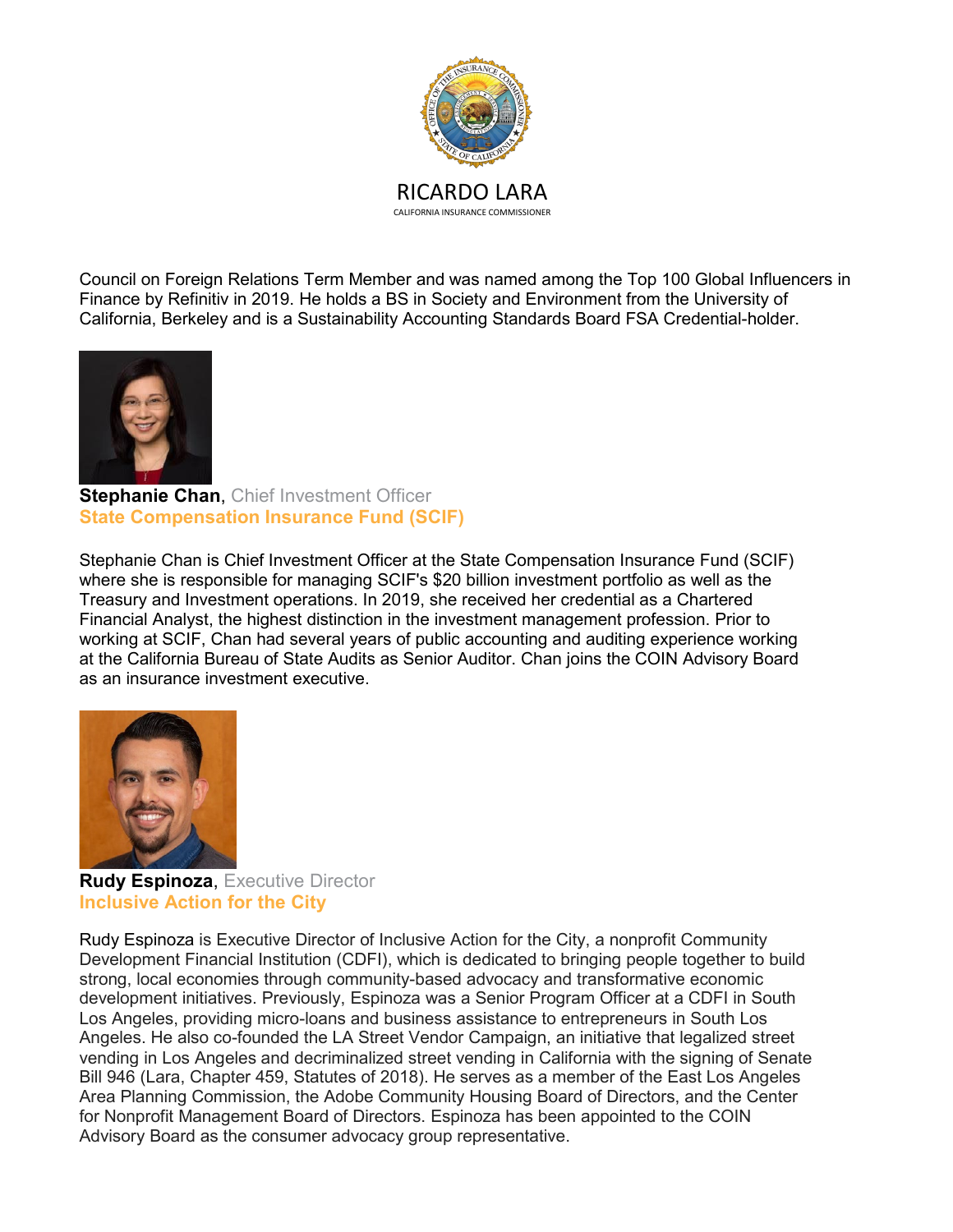



## **Debra Gore-Mann**, President & CEO

## **The Greenling Institute**

Debra Gore-Mann is the President & CEO of The Greenlining Institute. Gore-Mann has over 25+ years of leadership in nonprofit and private research universities and over ten years of private sector business development expertise having worked in investment banking, international infrastructure development, and engineering. She serves on multiple nonprofit and foundation boards that strive to serve communities whose works include criminal justice, youth life and educational opportunities, youth and young adults in sports, and economic opportunity. Gore-Mann joins the COIN Advisory Board as a representative with experience seeking investments for low-to-moderate-income or rural communities.



**Ginger Hitzke**, President **Hitzke Development Corporation**

Ginger Hitzke is President of Hitzke Development Corporation. Hitzke has 23 years of experience in the field of economic development and specializes in affordable rental housing, including permanent supportive housing on infill, transit-oriented sites. She is Board President for Circulate San Diego, a member of Inclusive Action for the City (formerly Leadership for Urban Renewal Network), and past member of the San Diego Housing Federation. Hitzke joins the COIN Advisory Board as an economic development practitioner.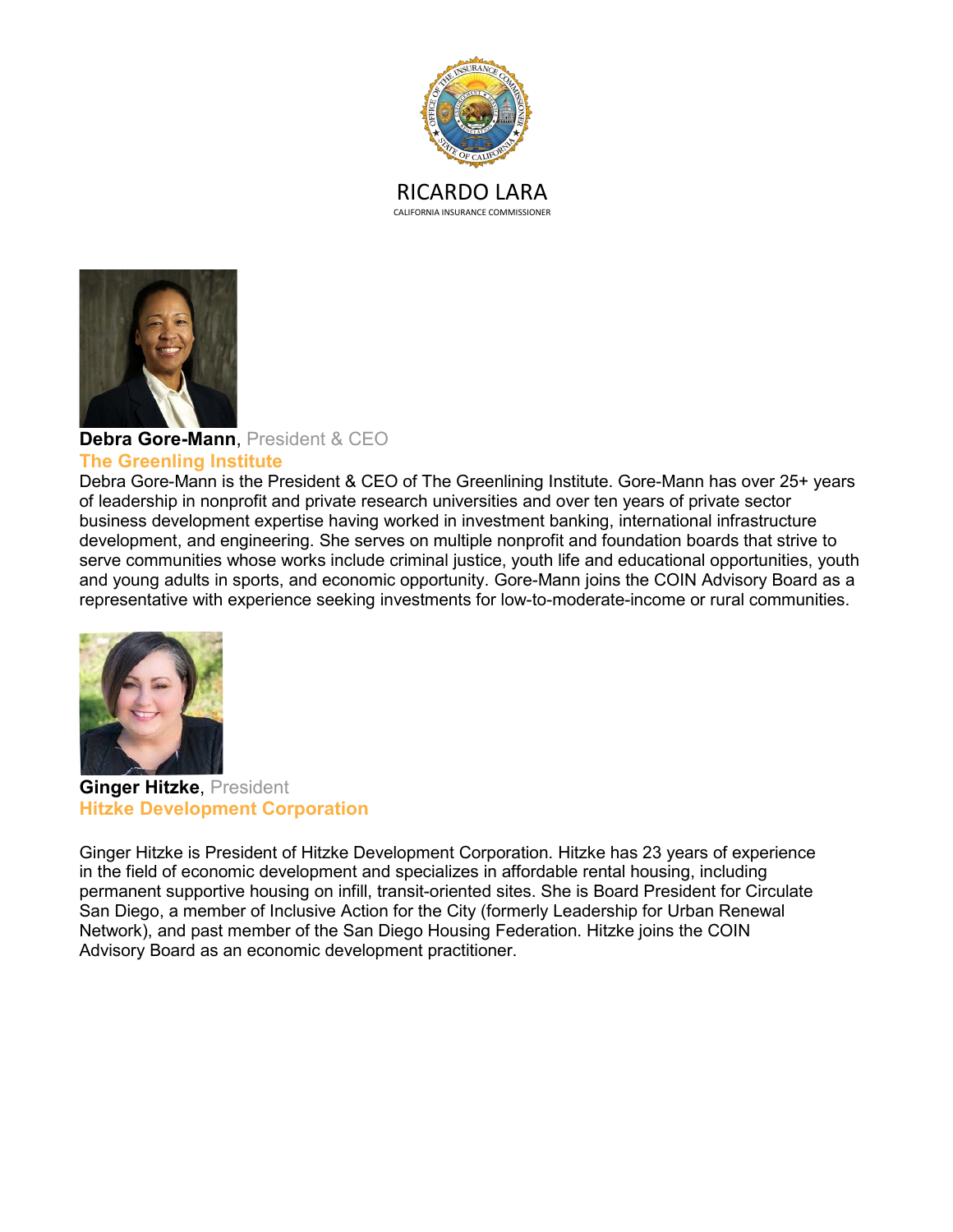



**Maïté Irakoze Baur**, Chief Investment Officer **Farmers Group, Inc.**

Maïté Irakoze Baur is Chief Investment Officer for Farmers Insurance Group, where she is responsible for managing more than \$26 billion of Farmers investments and \$8 billion of retirement plan assets and overseeing Treasury operations. Irakoze Baur has over 15 years of global experience. Prior to joining Farmers in 2016, she was Head of Investment Mandates and Treasury in Investment Management Switzerland for Zurich Insurance Group, where she had the responsibility to implement the investment strategy and liquidity management for various insurance balance sheets (~30billion ₣ /Swiss Franc) based in Switzerland. Irakoze Baur has been appointed to the COIN Advisory Board as an insurance investment executive.



**Jennifer McElyea**, Senior Managing Partner **Watt Investment Partners**

Jennifer McElyea is Senior Managing Partner at Watt Investment Partners, where she is responsible for over \$500 million of assets under management including the negotiation and execution of real estate investment opportunities in affordable housing and public-private partnerships. She serves as a member on the BizFed Institute Board of Directors and is Vice-Chair of the Urban Land Institute Public-Private Partnership Council. McElyea joins the COIN Advisory Board as an affordable housing practitioner.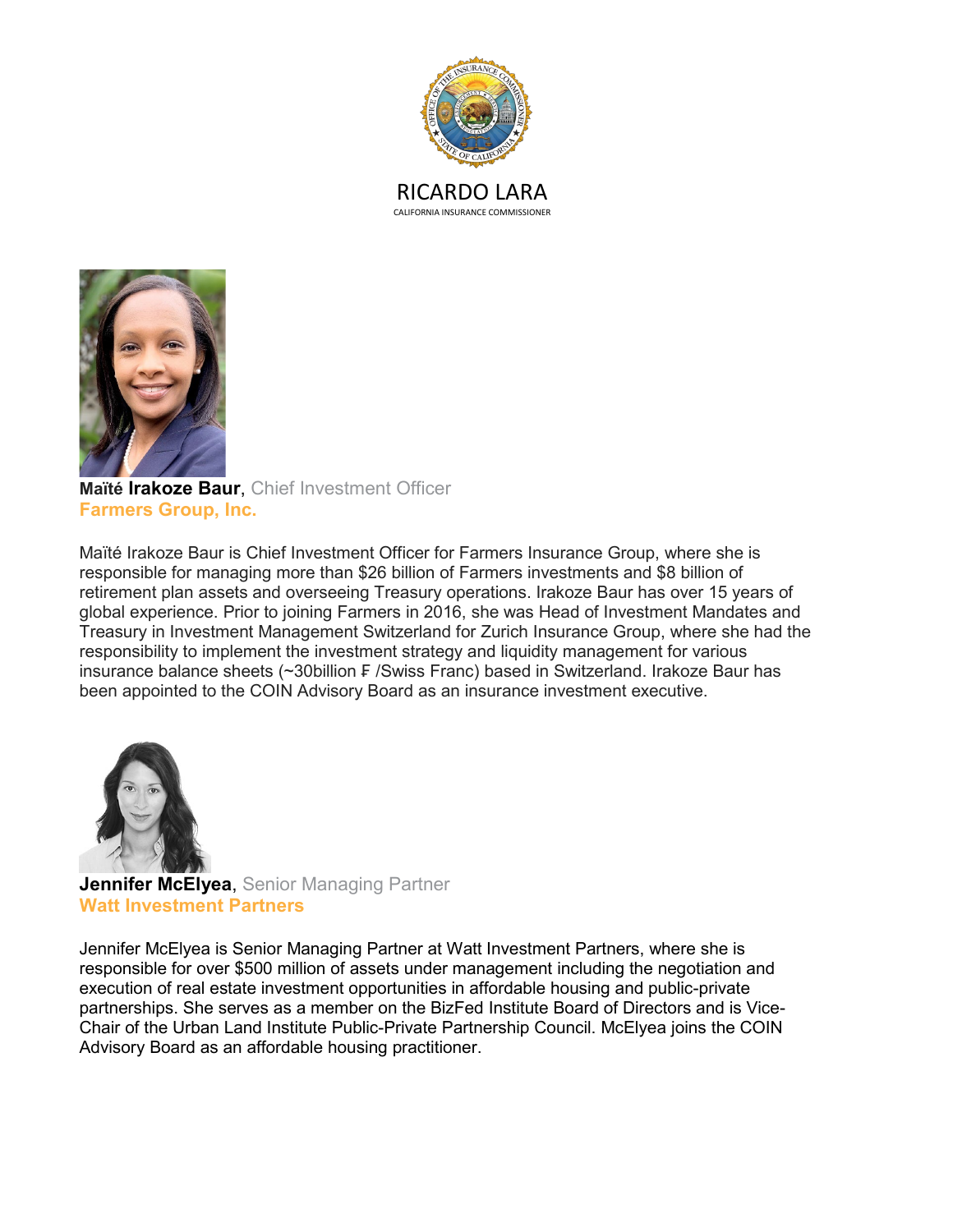



**Nick Roxborough**, Partner **Roxborough, Pomerance, Nye & Adreani, LLP**

Mr. Roxborough is often described as a legal and professional difference-maker. He is the Co-Managing Partner of Los Angeles-based law firm of Roxborough, Pomerance, Nye & Adreani, LLP, primarily an Employers Rights law firm. Nick specializes in representing insured and selfinsured employers as well as large stakeholders in complex workers' compensation issues. He has obtained numerous landmark trial and appellate decisions concerning the insurance industry. In 2011, Nick was named one of the top 50 most influential professionals in the Workers Compensation Industry. And, in 2013, Nick was voted one of the five most influential attorneys in the San Fernando Valley. Nick was recently named "Defense Lawyer of the Year" at the Comp Laude Annual Awards Ceremony. Nick has been appointed by various public officials to serve on various Panels and Boards.



**Heberto Sanchez**, President/Founder **Latino Educational Fund**

Mr. Sanchez is the Founder and President of the Latino Educational Fund, a 501c3 nonprofit organization founded to help Latino students improve their lives. Besides being the Founder and President of the Latino Educational Fund, Mr. Sanchez was also the founder and CEO of the Latino Diabetes Association, a 501c3 nonprofit. Mr. Sanchez was appointed and served as a Commissioner on the Tri-City Valley Mental Health in 2006; Planning Commissioner for the City of Pomona in 2006; Board of Directors for the East Los Angeles Chamber of Commerce in 2005; Commissioner for the Community Life Commission for the City of Pomona in 2004-2005.

Mr. Sanchez was born in Los Angeles, California and studied at California State University, Northridge, where he earned a Bachelor of Science degree in Business Administration Marketing and a Master's degree in Public Administration. While graduating with his Master's degree he received the Heritage of Excellence Honors from California State University, Northridge. Mr. Sanchez is a member of the public appointed by the Speaker of the Assembly.